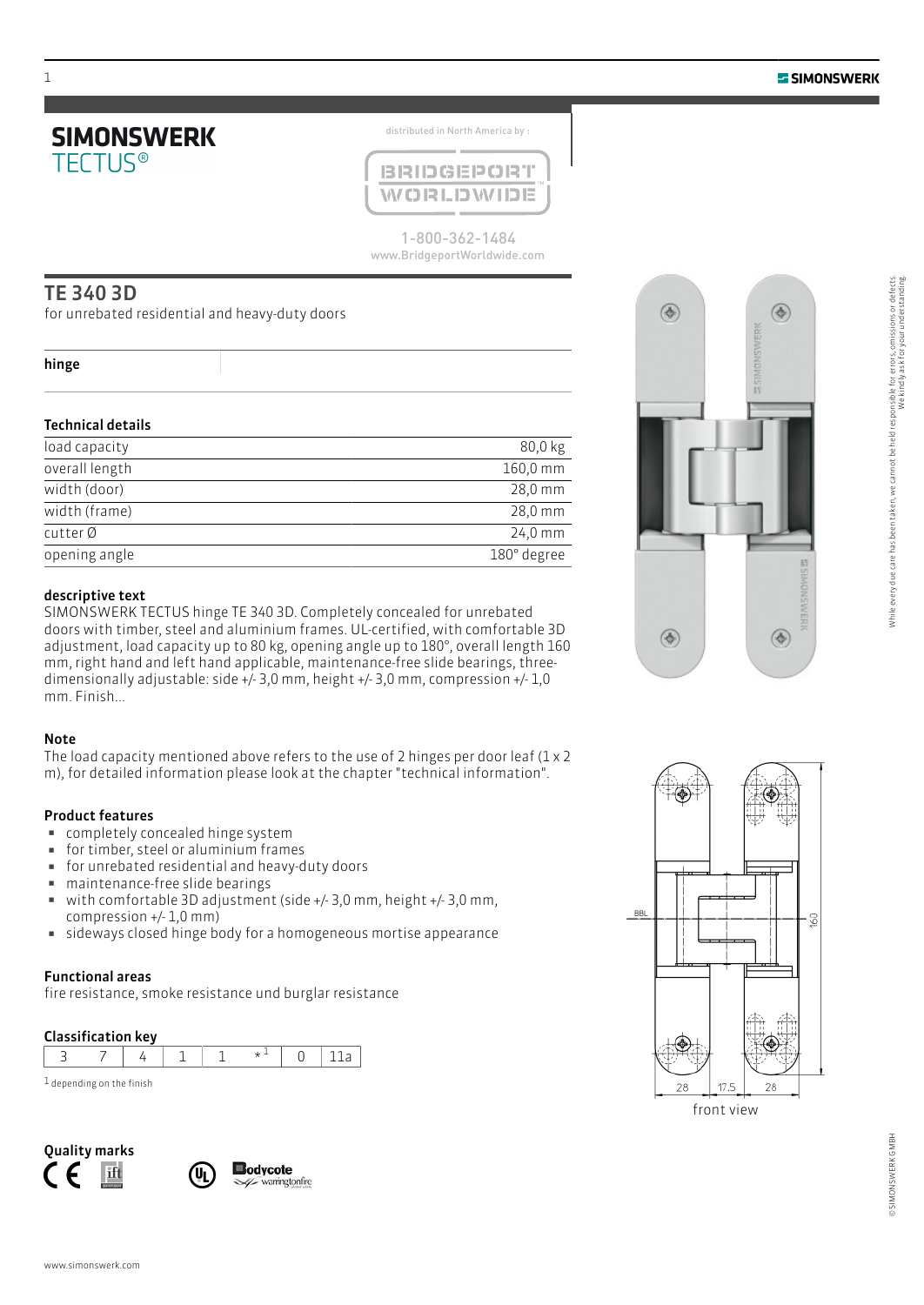# **SIMONSWERK**<br>TECTUS®

## TE 340 3D

for unrebated residential and heavy-duty doors

## hinge

## Combination

| receiver | TE 340 3D FZ |
|----------|--------------|
| receiver | TE 340 3D SZ |
| receiver | TE 340 3D ST |

## installation tools

| universal milling frame |        |
|-------------------------|--------|
| template 5 250693 5     | step 1 |
| template 5 250694 5     | step 2 |





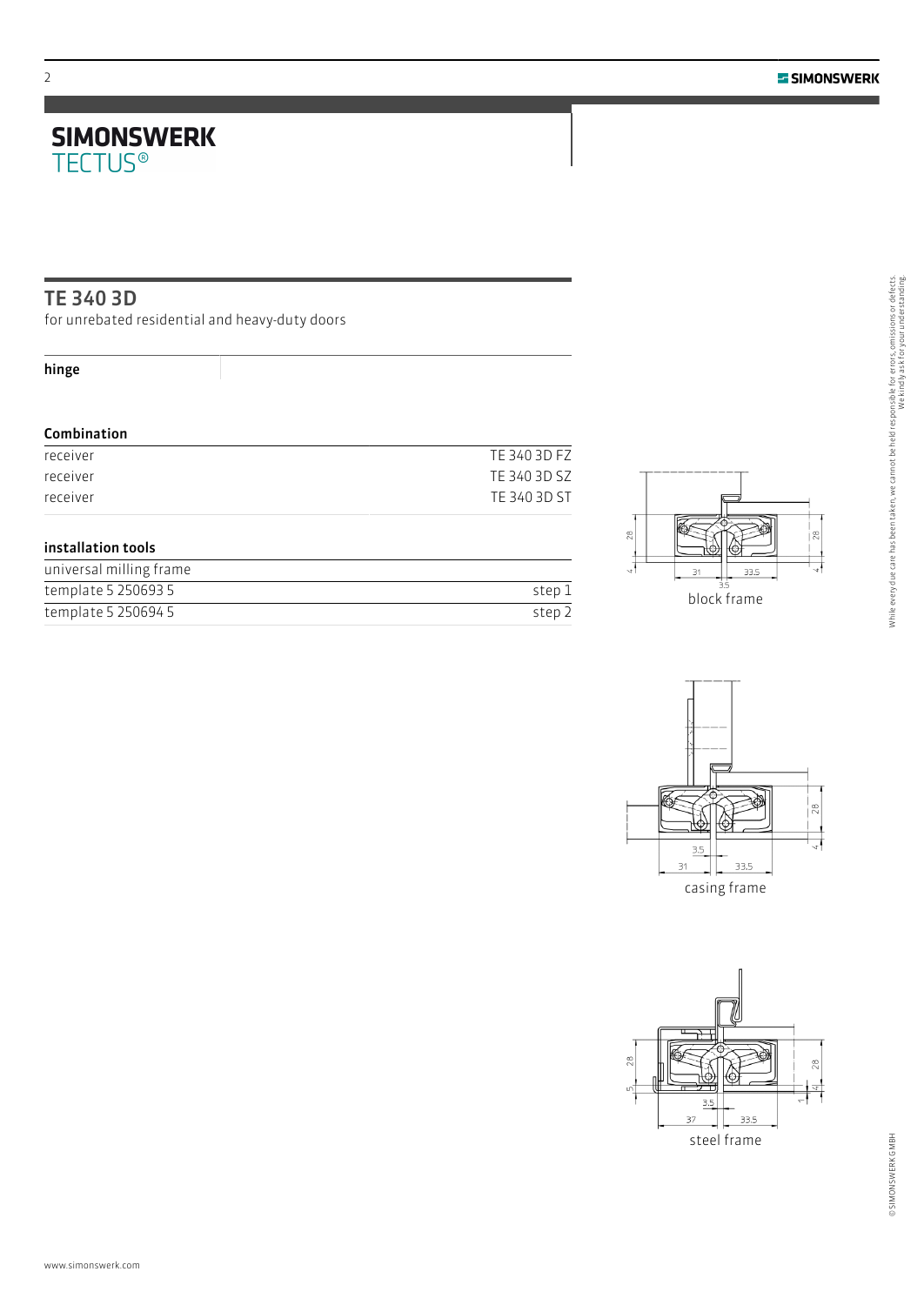We kindly ask for your understanding.

While every due care has been taken, we cannot be held responsible for errors, omissions or defects.<br>While every due care has been taken, we cannot be held responsible for errors, omissions or defects.

# **SIMONSWERK**<br>TECTUS®

## TE 340 3D

for unrebated residential and heavy-duty doors

hinge

Items (DIN reference: DIN right and left hand)

| Finish(es)                                | polished brassed                           |
|-------------------------------------------|--------------------------------------------|
| packing unit<br>item number               | pack of 2<br>5 400605 0 03002              |
| Finish(es)                                | polished nickelled                         |
| packing unit                              | pack of 2                                  |
| item number                               | 5 400605 0 03802                           |
| Finish(es)                                | traffic white - RAL 9016                   |
| packing unit<br>item number               | pack of 2<br>5 400605 0 07002              |
| Finish(es)                                | powder-coated                              |
| packing unit                              | EUR-pallet                                 |
| item number                               | 5 400605 0 07975                           |
| Finish(es)<br>packing unit                | matte deep black - RAL 9005<br>pack of 2   |
| item number                               | 5 400605 0 10702                           |
| Finish(es)                                | satin chrome look (F1)                     |
| packing unit                              | pack of 2                                  |
| item number                               | 5 400605 0 12402<br>satin nickel look (F2) |
| Finish(es)<br>packing unit                | pack of 2                                  |
| item number                               | 5 400605 0 12502                           |
| Finish(es)                                | stainless steel look                       |
| packing unit<br>item number               | pack of 2<br>5 400605 0 12602              |
| Finish(es)                                | satin-nickel                               |
| packing unit                              | pack of 2                                  |
| item number                               | 5 400605 0 14402                           |
| Finish(es)                                | satin-chrom                                |
| packing unit<br>item number               | pack of 2<br>5 400605 0 14602              |
| Finish(es)                                | rustic umber                               |
| packing unit                              | pack of 2                                  |
| item number                               | 5 400605 0 15602<br>bronze metallic        |
| Finish(es)<br>packing unit                | pack of 2                                  |
| item number                               | 5 400605 0 16802                           |
| Finish(es)                                | coloured bronze                            |
| packing unit<br>item number               | pack of 2<br>5 400605 0 17402              |
| Finish(es)                                | mid coloured bronze                        |
| packing unit                              | pack of 2                                  |
| item number                               | 5 400605 0 17502                           |
| Finish(es)                                | dark coloured bronze                       |
| packing unit<br>item number <sub>om</sub> | pack of 2<br>5 400605 0 17602              |
|                                           |                                            |



block frame 90°